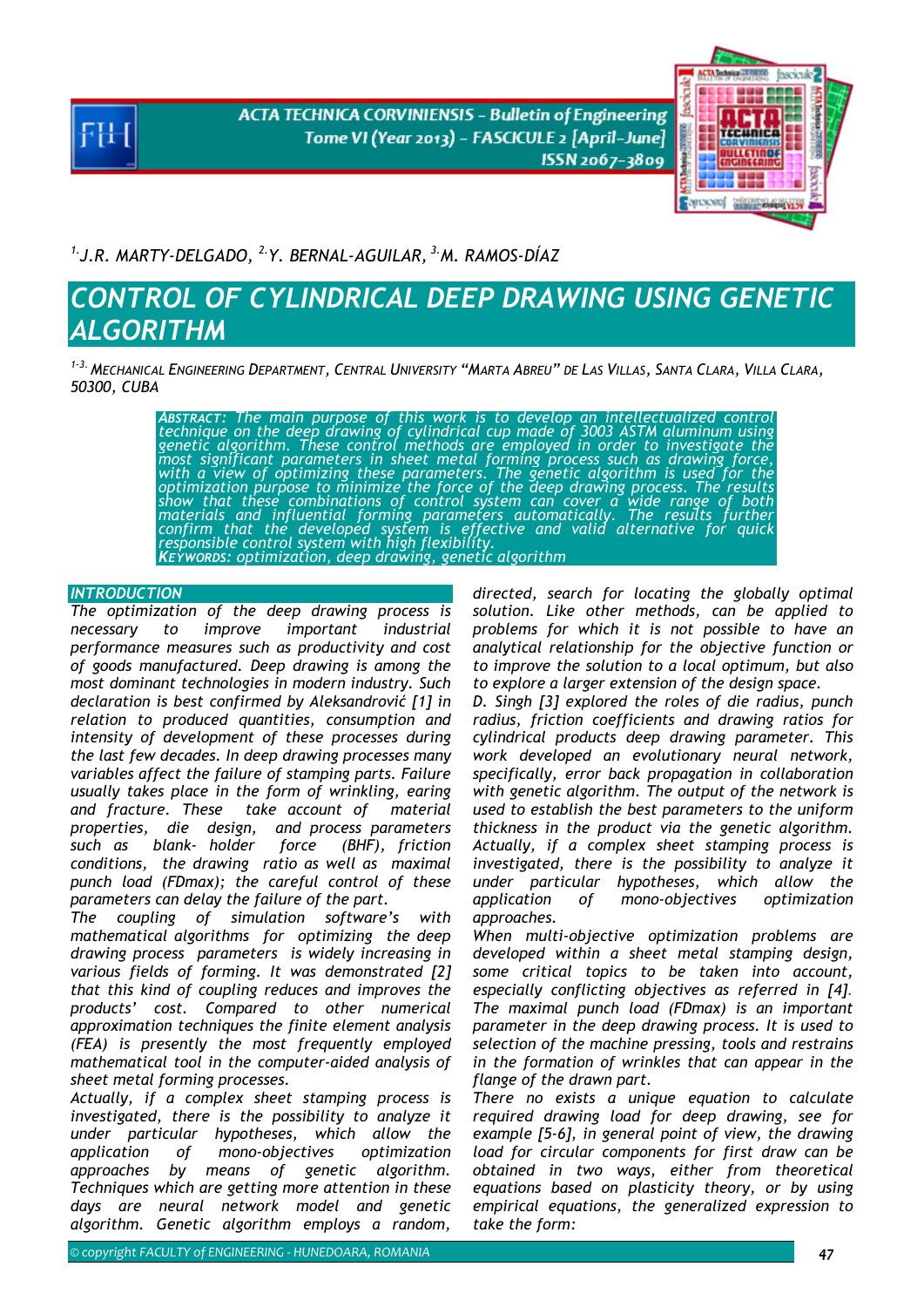$$
FD_{\text{max}} = (\sigma_1, h, BHF, \mu, t, n, K_{\text{fm}}, r) \tag{1}
$$

*where σ1 is the principal stress component; h represents the drawing height; t is the initial thickness of sheet; BHF is the blank holder force; μ the friction coefficient; n the strain hardening*  exponent;  $K_{fm}$  the strength coefficient (or strain*hardening coefficient), and r the normal anisotropy coefficient.* 

*Appropriate values of σ1 and t will be obtained by maximizing FDmax with respect to (effective stress), by writing:* 

$$
\frac{dF}{d\overline{\sigma}} = 0 \tag{2}
$$

*According to Abdalla S. Wifi and coworkers [7] in the optimization of the deep drawing process, five main lines of research are identified. This research work is according to the lines based on optimization of the maximal punch load to avoid wrinkling and fracture and the design parameters of the deep drawing mechanism including the die, the punch and the blank holder force. Tsu Hsiao-Chu [8] and coworkers reported the prediction of the deep drawing force and forming height in view of optimizing the values of the working variables involved in the process parameters.* 

*In this paper an intellectualized control technique on the deep drawing of cylindrical cup made of 3003 ASTM aluminum are employed in order to investigate the most significant parameters in sheet metal forming process such as drawing force, with a view of optimizing these parameters. The genetic algorithm is presented for the optimization purpose to minimize the force of the deep drawing process and to investigate the roles of other parameters.* 

*Genetic Algorithm is computerized search and optimization method based on the mechanics of natural genetics and natural selection. Genetic Algorithm imitates the principle of natural genetics and natural selection to constitute search and optimization procedures. A Genetic Algorithm simulates Darwinian Theory of evolution using highly parallel, mathematical algorithms that, transform a set (population) of mathematical objects into a new population, using operators such as, reproduction, mutation and crossover. Reproduction is usually the first operator applied on a population. The standard genetic algorithm an initial population of individuals is generated at random or heuristically. Every evolutionary step, known as a generation, the individuals in the current population are decoded and evaluated according to some predefined quality criterion, referred to as the fitness, or fitness function. To form a new population (the next generation), individuals are selected according to their fitness as following:* 

- *1. Choose parameters for genetic algorithm. Initialize a random population of strings of size 1. Choose a maximum allowable generation number gn=gnmax .Set gn=0.*
- *2. Evaluate each string in the population.*
- *3. If gn> gn max or other termination criteria is satisfied, terminate.*
- *4. Perform reproduction on the population, crossover on random number of pairs and perform mutation.*
- *5. Evaluate string in the new population. Set gn= gn+1 and go to step 3.*

## *METHODOLOGY. Configuration and Dimensions of Tools and Workpiece Modeled in FEA*

*To demonstrate the main objective of this work, for a practical problem with industry interest, a workpiece from National Home Industry is taken in to consideration in this paper. This workpiece is one of the component parts from a cooking home and was chosen because there were many problems with it, especially with critical flange areas and wrinkling formation. The workpiece has a high of h=190 mm and final inner diameter of d1=214 mm; the initial thickness is t=3.0 mm. To improve the material flow control a constant blank holder force is used. No wrinkles, scratches or cracks are allowed. The setup and geometry of tools used are given in Figure 1. The chemical composition of the studied material is given in Tab. (1).* 



*Figure 1. The Configuration and Dimensions of Tools and Workpiece Modeled in FEA*

*The deep drawing of the sheet metal parts are governed by the limitations of wrinkling (buckling) and fracture. These limiting factors are measured by the drawability of the workpiece and is determined by the factor called limiting drawing ratio (LDR) defined by the ratio of the original material radius (D) to the final perfect product radius.* 

$$
LDR = \frac{D}{d_t}
$$
 (3)

*Table 1. Chemical composition (Mass Percent) of the Studied Material* 

| -                                  |  |
|------------------------------------|--|
| 62<br>በፍ<br>- 75 -<br>. . <u>.</u> |  |

*The initial diameter of the blank is calculated as:* 

$$
D = \sqrt{\left(d_1^2 + 4hd_1\right)}\tag{4}
$$

*The main strains (effective strain) in the radial, circular and thickness directions, satisfying the condition of volume constancy:* 

$$
\varphi_1 + \varphi_2 + \varphi_3 = 0 \tag{5}
$$

*At symmetric condition the forming of sheet metal occurs in plane stress state. Stress and strain can be defined by the joint solution of the equations of plasticity theory and the equation describing deformation hardening. It is convenient to present the dependence between the strength coefficient (or strain-hardening coefficient) and the effective strain the form of following function:* 

$$
\sigma = K_{\scriptscriptstyle \hat{f}m} \varphi^n \tag{6}
$$

*The strain-hardening exponent, strain-hardening coefficient and plastic strain ratio were obtained using a tensile test to construct the stress curve versus true strain. Based on this curve, the flow*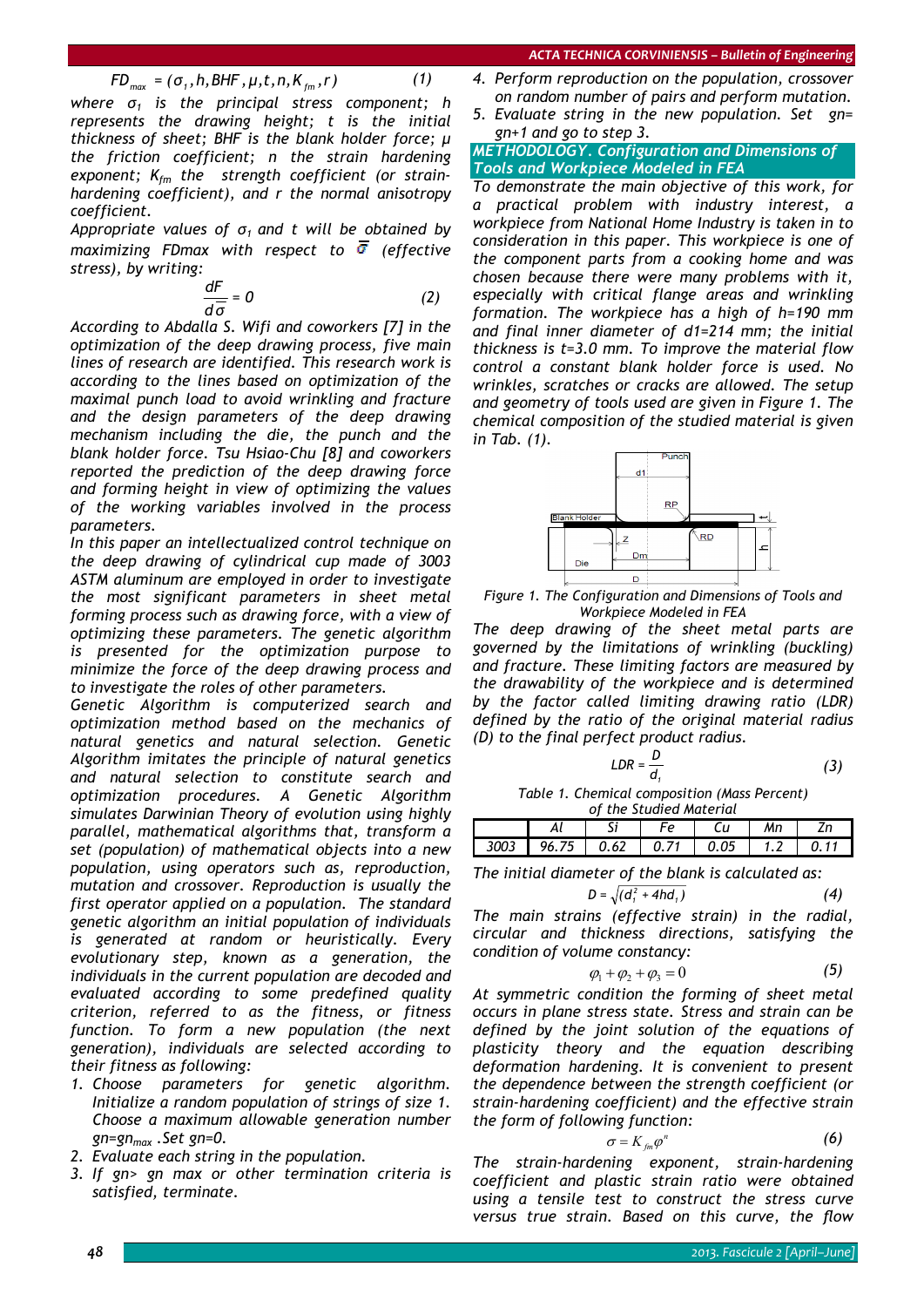#### *ACTA TECHNICA CORVINIENSIS – Bulletin of Engineering*

*curve is obtained that will supply the values of the strain-hardening exponent and strain-hardening coefficient. The plastic strain ratio (r) is obtained with the same test.* 

*The required blank holder pressure can be estimated from different empirical equation. Blank holder is forced with a pressure (PBH) to elude wrinkles. The pressure necessary to avoid wrinkling depends on the sheet material and the drawing ratio. If the contact area is ABH, then the load applied by the blank holder is, BHF = ABH\*PBH. Schaeffer [9] has recommended the following equation:* 

$$
PBH = 10^{-3} c \left[ (LDR - 1)^3 + \frac{0,005 d_1}{s} \right] \sigma_m \tag{7}
$$

*The factor c ranges from 2 to 3; σm is the ultimate tensile strength of the sheet.* 

*Blank Holding Force can be calculated using Siebel equation too:* 

$$
PBH = 0.025 \left[ \left( \frac{1}{LDR} - 1 \right)^2 + 0.5 \frac{d_1}{100t} \right] \sigma_m
$$
 (7.1)

The cracking load  $(F_{cr})$  must always be larger than the *maximum drawing load. It can be determined approximately by the equation:* 

$$
F_{cr} = \pi d_1 s \sigma_m \tag{8}
$$

In practice the dimensions of the die clearance  $(U_D)$ , *die radius (RD) and punch radius (RP) are often determined from the empirical equations suggested in technical literature:* 

$$
U_{p} = t + 0.02\sqrt{(10t)} \text{ for aluminum} \qquad (9)
$$

$$
R_{D} = 0.035 [50 + (D - d_{1})] \sqrt{t}
$$
 (10)

*The die radius should be reduced for each subsequent redraw. It has been found to be good practice to reduce the die radius by a factor of 0.6 to 0.8 from one draw to the next. The punch radius RP should be larger than the die radius by a factor of 3-5.* 

#### *Selection of the Objective Function*

*The selection of the right objective is the most critical aspect of optimization in drawing processes. With this information, the solution of the identification problem consists in the minimization of a function that measures the difference between theoretical predictions and experimental data for a given set of parameters. According to the input and output parameters in relation to optimization in deep drawing process the relation involving is presented in Figure 2.* 





*In relation to Figure 2, optimization of process parameters such as blank holder force, punch load, friction coefficient, etc., can be accomplished based a on their degree of importance on the sheet metal forming characteristics. An optimal punch load eliminates wrinkling as well as tearing, the two major phenomena that cause failure in formed parts.* 

*Wagner, G. [10], proposed the greatest difficulty in an optimization task is usually to select an appropriate criterion that meets all the requirements to dynamic or static optimization. In this paper the objective function is the drawing load provided during stamping, which is directly linked to the energy consumed by the forming press. The objective function can be formulated as an optimization problem in the following manner, minimize the maximum punch force in the cup deep drawing process. Regarding to figure 1 and 2, the maximum punch force, (FDmax), is determined as the maximum value obtained from the following equation:* 

$$
F_{\text{max}} = \pi d_1 t \left[ e^{\frac{\mu \pi}{2}} 1, 1K_{\text{fml}} \ln \frac{D}{d_1} + \frac{2 \mu F_n}{\pi D t} + K_{\text{fml}} \frac{t}{2R_p} \right]
$$
(11)

*This equation considers the ideal deformation load, load component produced by friction between die and flange and between flange and blank holder, the load increase due to friction at the die radius, and the load necessary for bending the sheet around the die radius.* 

## *PROBLEM FORMULATION*

*The theory of genetic algorithm shows that the crossover operators as well as the selective operators have no obvious effect on evolution. At the same time, the mutation operators have great potentials for increasing the searching space. In the sheet metal forming, a genetic algorithm simulation program is usually written in C or C++ language. Due to the complicated algorithm, programming is a very heavy and complicated task, which often requires finding mistakes and restoring repeatedly. The programming precision simulation influences directly the precision of the genetic algorithm too. In this paper, the simulation programming was built using the MATLAB genetic algorithm tool box.* 

*Using stochastic methods, such as genetic algorithm, global minimum is obtained after hundreds of evaluations of the functions. The standard genetic algorithm takings, an initial population of individuals are generated at random or heuristically. Every evolutionary step, known as a generation, the individuals in the current population are decoded and evaluated according to boundaries, referred to as the fitness, or fitness function. In this case, the main selection criterion is the number of simulations needed to reach the minimum. The main objective is to reduce wrinkles development by optimizing the total force as a function of technological parameter. This optimal control problem can be stated as follows:* 

*Minimize: FDmax* 

*Subject to: 1,84* ≤ *LDR* ≤ *2,07*

$$
PBH = 0,025 \left[ \left( \frac{1}{LDR} - 1 \right)^2 + 0.5 \frac{d_1}{100t} \right] \sigma_m \ge 0.3
$$
  

$$
F_{cr} \le \pi D_r s \sigma_m
$$

*The ranges of variables and parameters for Genetic Algorithm are selected as below in Tab. (2) and Tab. (3). Intelligent sheet metal forming, which includes four basic elements, real-time monitoring, identification, prediction and control, is a cross between control science and sheet metal forming theory.*